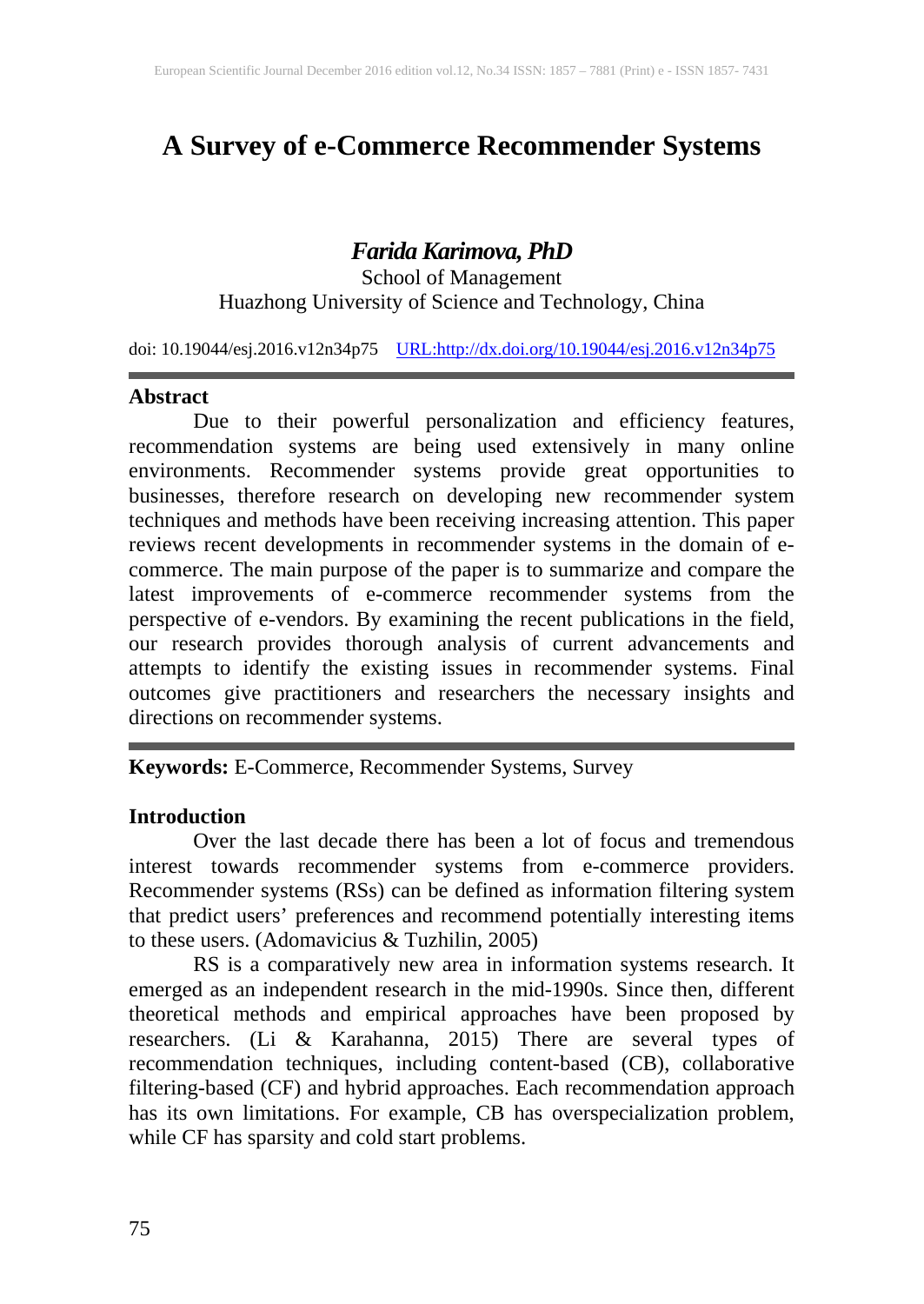In recent years, the focus of research has been on solving major drawbacks of existing RSs. The main purpose of this paper is to summarize and compare the latest improvements of e-commerce RSs from the perspective of e-commerce providers. Our research provides thorough analysis of current advancements and attempts to identify the existing issues in RSs by examining the recent publications in the field and provide practitioners and researchers with insights and future directions on RSs.

The major contributions of this paper can be summarized as follows:

1) This paper provides a review and interpretation of RS research in e-commerce domain with the intension of analyzing important issues for further research. Moreover, we provide a detailed summary of e-commerce RSs highlighting the e-commerce providers' perspective.

2) Existing RS surveys mainly focus on either technical aspect of RSs, or for all application domains. This paper surveyed the RS developed especially for e-commerce domain, which complements the existing gap in the RS surveys and provides useful guide for e-vendors and;

3) Drawing upon the literature review and analysis of RS approaches, we discuss several important research issues surrounding the RSs in ecommerce.

4) Finally, our review identifies a number of opportunities for future research on e-commerce RSs.

The remainder of the paper is organized as follows. Section 1 reviews prior literature, research methodology is presented in Section 2. E-commerce RS functions and algorithms are discussed in Section 3. Section 4 is devoted to analyze e-commerce RS from the perspective of e-vendors. Section 5 concludes with a summary.

# **Related Work**

Several papers on RSs surveys have been published in the last decade in order to analyze major problems of traditional and non-traditional RSs.

Li & Karahanna (2015) provide a comprehensive research on ecommerce RSs addressing three major areas: understanding consumers, how recommendations work and the impacts of RSs. More akin to the methodology used in this paper, Lu et al. (2015) review the latest application developments of RSs in several application domains such as e-government, e-business and e-commerce through recommendation methods, software, and application platforms. While, Adomavicius and Tuzhilin (2005) reviewed the RSs, such as content-based, collaborative filtering-based and hybrid approaches; and discussed their limitations and possible solutions to enhance recommendation performance.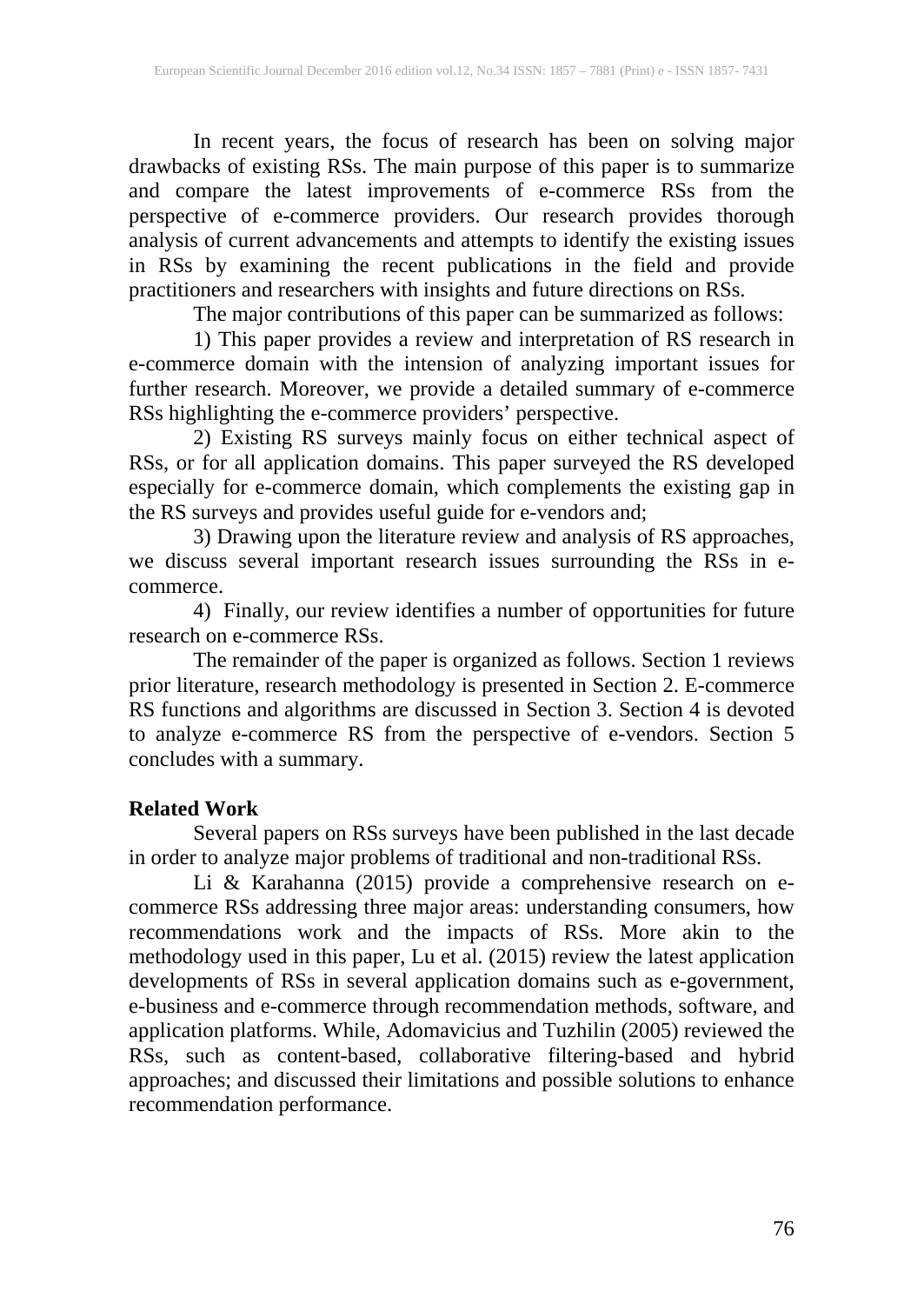This review is distinguishable from these papers in that the existing works mainly focus on RS methods and approaches, while none of these survey papers provide the analysis of RSs from e-vendors' perspective.

#### **Research Methodology**

In this research, two types of articles that were published in the last three years were reviewed and classified: 1) Articles on RS techniques, specifically related methods and approaches; 2) Articles on RSs designed particularly for e-commerce domain.

In order to select high impact and innovative articles, the selection process was based on the following criteria: 1) published within the last three years (i.e. from 2014-2016); 2) published in high impact factor journals and conference proceedings.

The research and selection of these articles were performed as follows:

A. The following journal databases were used in order to select research papers on RSs for our study: ACM Digital Library, IEEE Xplore, Science Direct and SpringerLink.

B. Therefore, the search was implemented based on related keywords of RSs in e-commerce (such as, recommender system, ecommerce recommender system), while holding the following two criteria:

1) The articles must propose a novel recommender approach which addresses current limitations; 2) The articles must propose a novel recommender technique designed for e-commerce.

C. Based on the keywords related to e-commerce domain, these papers were divided by RS methods such as collaborative filtering-based, content-based, hybrid approaches and social-network based techniques. For each RS method relevant research papers were examined and chosen.

Finally, we selected 60 papers on e-commerce recommender systems for our research.

#### **A Comprehensive Overview: E-commerce Recommender Systems**

Large e-vendors such as Amazon.com, eBay.com and Taobao.com are the best examples of massive implementers of recommender systems. The products are usually recommended based on popularity, customer demographics and analysis of the customer's past purchase behaviors. (Schafer et al., 1999) Purchased product rating is a common function in eshops. For example, in Amazon.com, feedbacks for purchased items are provided by giving a rating between 1 and 5. These ratings data can be used to make recommendations. (Lu et al., 2015)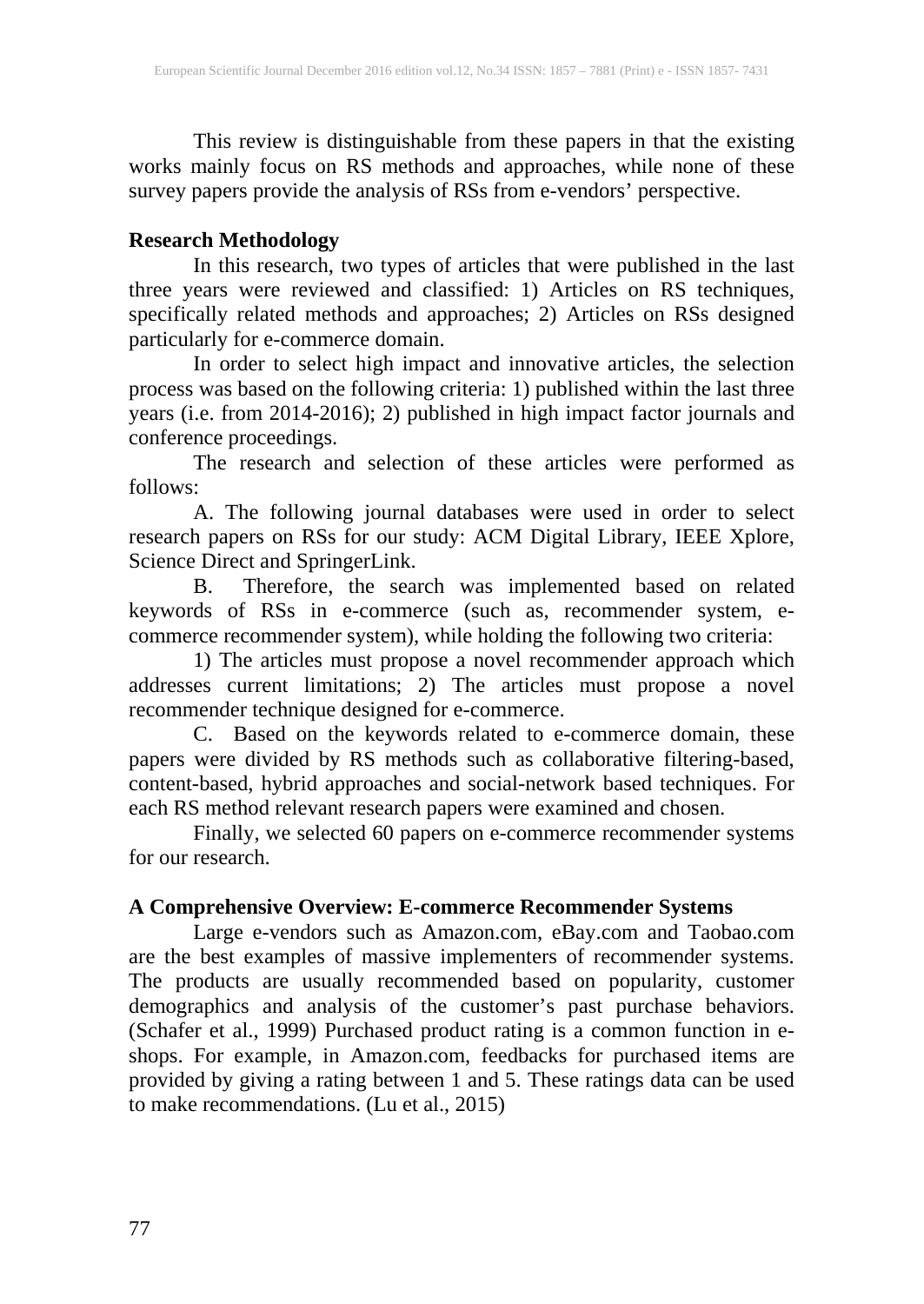#### **E-commerce Recommender System functions**

RSs have big impact on users and on e-commerce providers. However, e-vendors and users' incentives to use RS may vary. (Ricci et al., 2011) For example, one of the reasons e-vendors introduce ecommerce RS is to increase the number of items sold. Whereas, the RSs alleviate information overload problem and help users find a better product by providing personalized services. (Adomavicius & Tuzhilin, 2005)

We define the motivations behind introducing RS to customers by service providers as follows (Ricci et al., 2011):

1) Acceptance helps to increase the conversion rate. The primary goal of implementing a RS in e-commerce is to increase the conversion rate i.e. being able to sell more recommended items compared to those usually sold without any method of RS.

2) Accuracy yields increase in the user satisfaction. Accuracy is one of the major functions of RS. If a user finds recommended items relevant and interesting, the probability of the recommended items' acceptance will be high.

3) RS increases user loyalty by providing personalized services. RS helps to gain user loyalty, which in turn increases the conversion rate. Subsequently, loyal users' preferences will be easier to predict, as a result, the recommended items accuracy will increase. (Wei et al., 2007) Moreover, the system should also be able to recognize new users and accurately provide services in order to gain new user's loyalty.

4) RS helps to sell more diverse items. Recommending diverse, yet relevant items is considered to be one of the premises that the user enjoys using the RS. Hence, diversity increases user loyalty and the number of diverse items sold.

### **Recommender System algorithms**

In order to analyze e-commerce RS developments, we must first review the main state-of-the-art recommendation techniques such as contentbased, collaborative filtering-based, and hybrid methods and a nontraditional method, such as social network-based approach.

### **Content-based filtering recommendation technique**

Content-based (CB) filtering recommendation technique recommends items similar to the items the user purchased in the past. (Adomavicius & Tuzhilin, 2005) The bottleneck of the CB recommender techniques is to analyze the content of the items preferred by a particular user to determine the user's preferences. Usually, two techniques are used in order to generate recommendations. 1) Using traditional information retrieval methods, such as cosine similarity measure, Tf-Idf, LDA. 2) Using advanced machine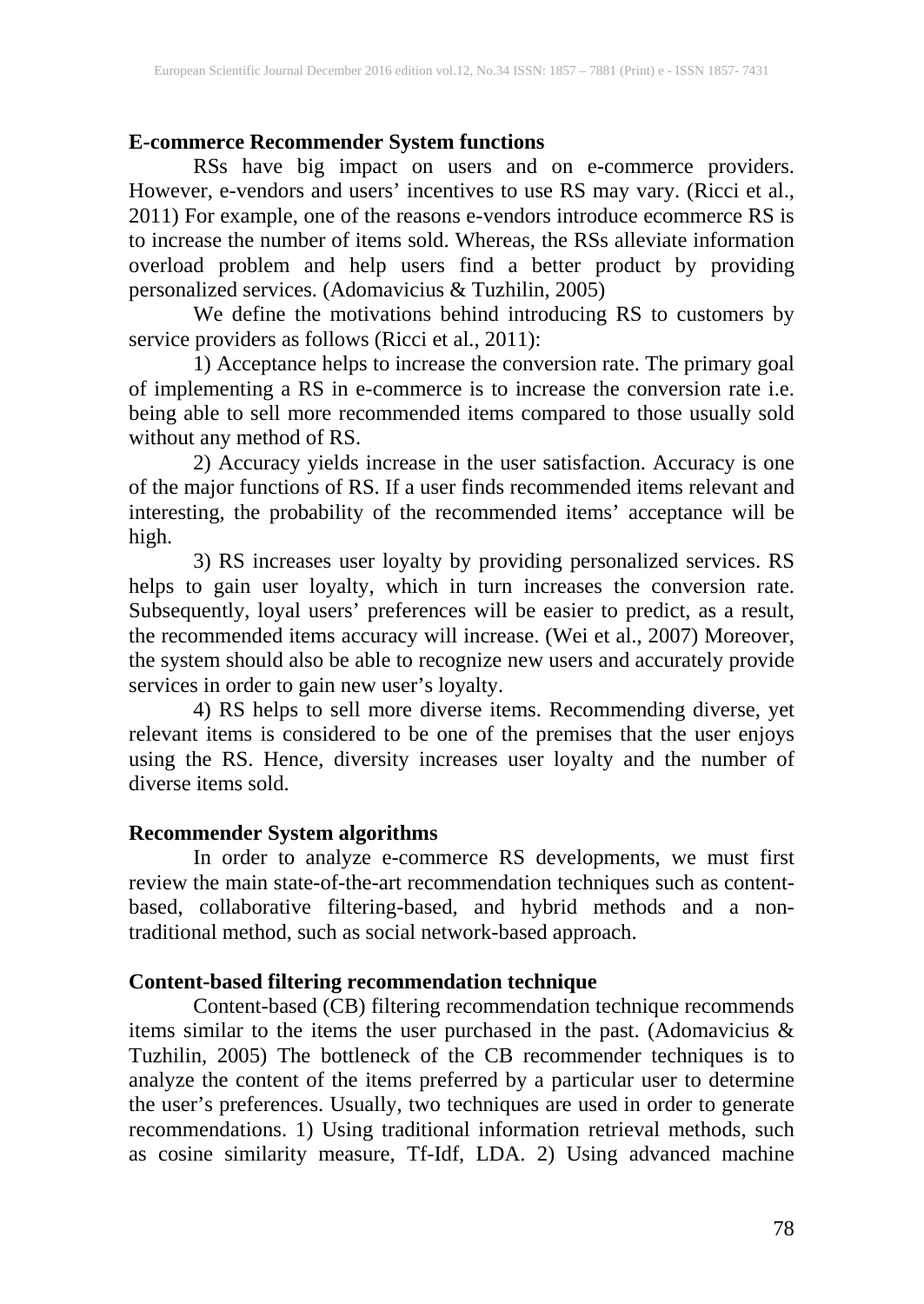learning methods, such as Naïve Bayes, vector support machines, decision trees.

Content-based filtering recommendations have three major ons (Li & Karahanna, 2015): overspecialization, when a limitations (Li & Karahanna, 2015): overspecialization, when a recommender is not able to recommend unexpected, yet suitable items; eliciting user feedback, where the recommendation quality can be improved only with user's more historical data. For example, if a user purchases or views products or provides feedbacks to products.

#### **Collaborative filtering based recommendation technique**

Collaborative filtering (CF) based recommender systems recommend an item for a particular user based on the items previously preferred by other users. (Adomavicius & Tuzhilin, 2005) There are two types of CF technique:

1) Memory-based algorithms (such as, item-based and user-based CF approaches) – recommendations are generated based on the preferences of the nearest neighbors. (Al-shamri, 2014). In the item-based CF approach, a user receives recommendations that are similar to those he rated in the past. While in the user-based CF approach, recommended items are based on the similar users. The similarity between users or items can be calculated by Pearson correlation coefficient, cosine similarity measures. (Al-shamri, 2014). Empirical results prove that, item-based CF algorithm outperforms user-based approach. (Alqadah et al., 2015)

2) Model-based algorithms such as Matrix Factorization algorithms such as SVD, tensor factorization, Restricted Boltzmann machines, Bayesian networks make recommendations by exploring latent features of user ratings or by building a model in order to predict the most preferable item which a user may wish to purchase. (Alqadah et al., 2015)

CF based techniques are widely used in building e-commerce RSs. (Zhao et al., 2015) However, CF has problems such as cold start, scalability and data sparsity. (Guo et al., 2014) Data sparsity refers to the condition of low percent of rated items over the whole number of items. Cold start problem means the condition where there are new users or item with little historical behavior.

#### **Hybrid recommendation techniques**

Each RS techniques has its own limitations, it is difficult to solve all issues with one method. (Zhao et al., 2015) Therefore, Hybrid recommendation techniques emerged. Hybrid recommendation techniques combine two or more recommendation methods, such as CB and CF based techniques in order to avoid certain limitations such as cold-start problem, while improving RS performance. (Adomavicius & Tuzhilin, 2005) There are different ways to create a new hybrid RS: weighted, switching, mixed,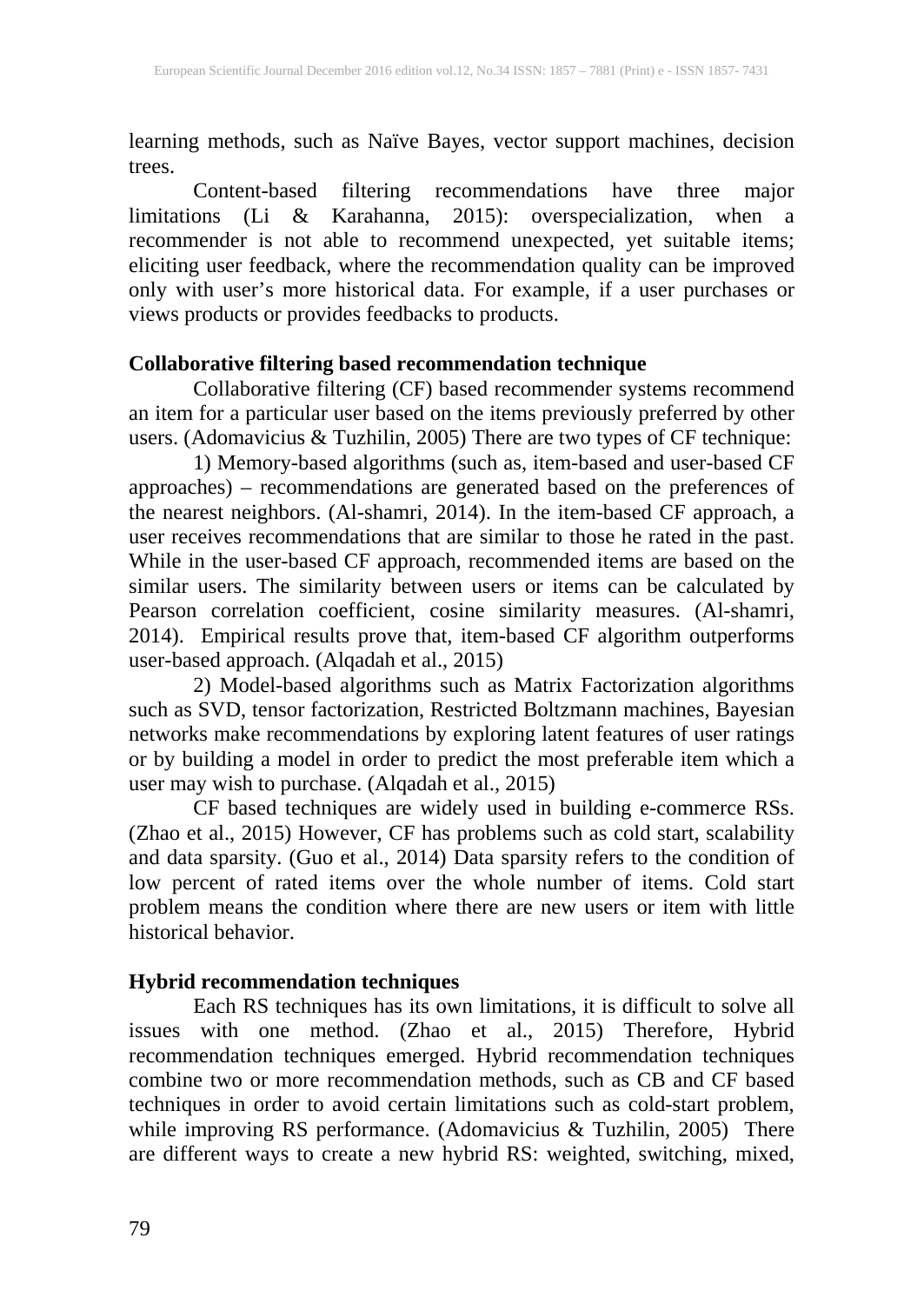feature combination, cascade, feature augmentation and meta-level. Hybrid filtering is usually based on probabilistic methods such as neural networks, Bayesian networks, clustering, latent features (e.g. SVD), genetic algorithms. (Beladev et al., 2016)

Although Hybrid approaches are solution for many existing RS techniques, (Quieroz et al., 2016) more information and effort is required to implements this technique.

# **Social network-based recommendation techniques**

Social network-based (SN) recommender techniques utilizes information in social networks, such as user preferences, influence from social friends in order to improve recommendation accuracy and to overcome major challenges, such as cold-start and data sparsity problems. (Chen et al., 2013) This technique is based on the fact that social friends share certain interests in common. (Yu et al., 2016) SN creates communitybased recommendations by measuring users' rating similarities. (Yu et al., 2016) SN recommender systems are based on probabilistic methods such as Bayesian networks and neural networks. (Li et al., 2015)

#### **The analysis of existing e-commerce recommender systems from the perspective of e-vendors**

For several years great effort has been devoted to the study of improving business functions of RSs. Kitayama et al. (2015) proposed a new e-commerce RS based on a user's viewpoint for specialty shops that sell unique items. They use the item classification method in order to determine the shop's degree of specialty. But the method's main limitation is that it is unknown whether specialty items can be found in big general e-stores. Peska et al. (2016), on the other hand, presented a novel approach that tries to enhance RSs in small and medium e-commerce providers. Specifically, they focus on the low consumption rate and user loyalty problem by learning from implicit user feedback. Beladev et al. (2016) proposed a novel model of bundle recommendations using CF, demand functions and price modeling. It is specialized to maximize the expected revenue of recommended products by finding pairs of items which helps to maximize both the probability of product purchase and the revenue. Also, Hernando et al. (2016) presented a new approach based on CF method that predicts users' tastes.

Cold-start and long tail problems in e-commerce RSs still remain to be a salient part of research. Valcarce et al. (2016), Hu et al. (2014) propose a new approach that can be implemented to mitigate long tail products while maximizing recommendation accuracy. Yu et al. (2016) proposed a new approach by combining users' sentiments in review texts in order to overcome cold-start problem. Moreover, Yu et al. (2016) presented a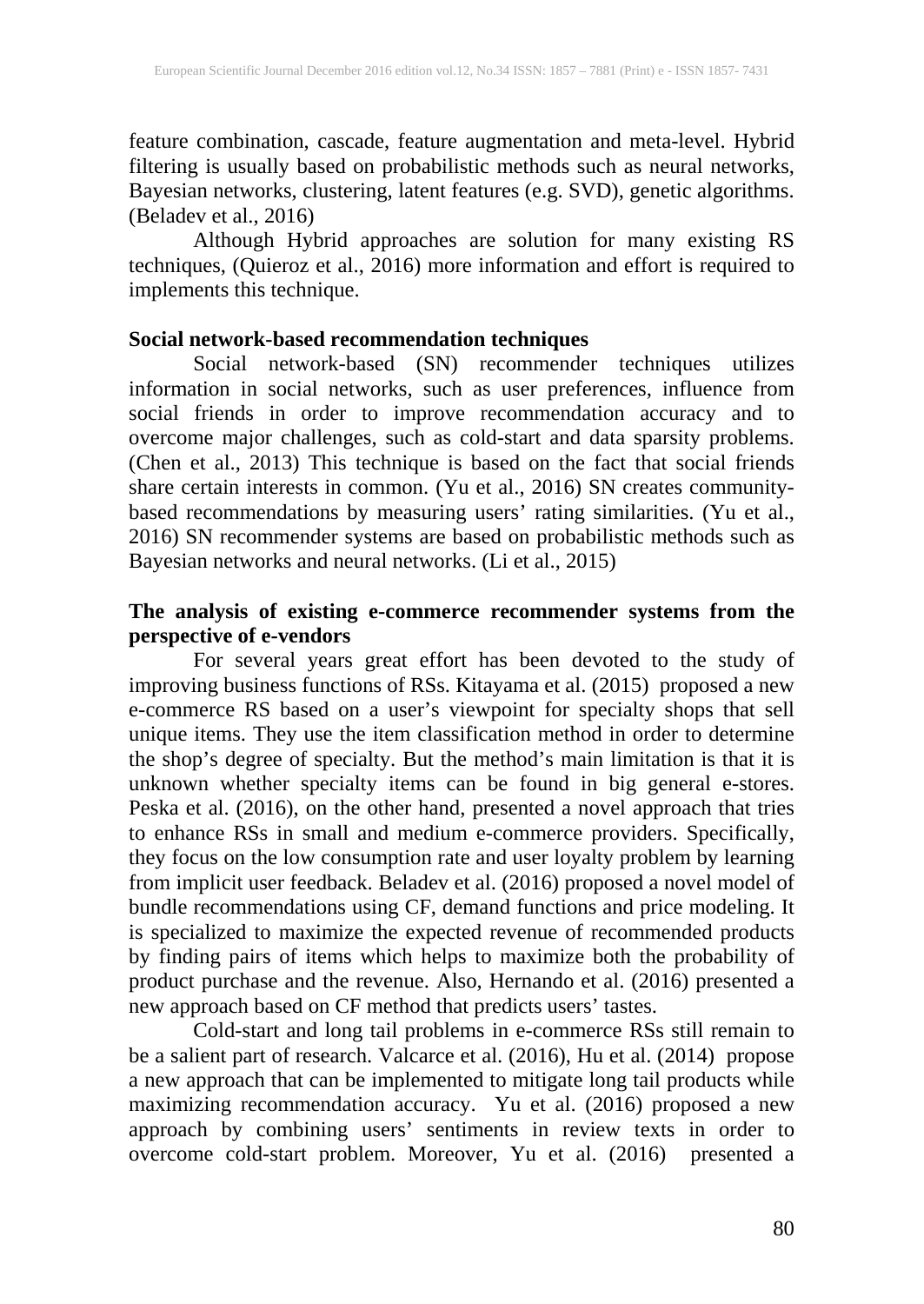different approach in order to overcome item cold-start problem by utilizing MF by incorporating item-attribute information. Recently, Hoang et al. (2015), Pereira and Raul (2015) have proposed a novel hybrid method for the new user cold start problem and demonstrate this method outperforms traditional methods by recommendation accuracy.

In the last three years, accuracy improvement and low computational complexity of recommendation algorithms have attracted much attention from researchers. Specifically, Hu et al. (2015), Koohi and Kiani (2016), Moradi and Ahmadian (2015), Nguyen and Huynh (2016), Polatidis and Georgiadis (2016), Queiroz et al. (2016), Wang et al. (2016), Xu et al. (2014) propose new methods for e-commerce providers. They demonstrate that these approaches outperform the state-of-the-art techniques in terms of recommendation accuracy and scalability. Moreover, lowering complexity in computation plays a key part in the improvement in the performance of RSs. Javari et al. (2014), Zhao et al. (2015) propose new techniques to decrease computational complexity of RSs, while Kaminskas et al. (2016) apply a hybrid approach which combines association rules and text-based similarity by demonstrating the effectiveness of this approach.

Liao et al. (2016), Rana and Kumar (2014), Zhang et al. (2016) presented innovative approaches which apply clustering algorithm using CF in order to improve efficiency and lower computation complexity without compromising the recommendation quality.

| Papers                    | <b>Information Source</b> | radio 1. Building y or Le Commerce Recommender Bystems in Frior Buddles<br><b>Examined Problems</b> | <b>Implemented RS</b> |
|---------------------------|---------------------------|-----------------------------------------------------------------------------------------------------|-----------------------|
|                           |                           |                                                                                                     | technique             |
| Totally: 2 papers         | Implicit user             | Easy discovering specialty                                                                          | Content-based         |
| Peska, & Vojtas           | feedback, category        | items. Also unique                                                                                  | filtering             |
| (2016), Kitayama et       | information.              | challenges, such as scarcity                                                                        |                       |
| al. $(2015)$ .            |                           | of explicit feedback, user                                                                          |                       |
|                           |                           | loyalty problem, low                                                                                |                       |
|                           |                           | consumption rate.                                                                                   |                       |
| Totally: 24 papers        | Implicit feedback         | Data sparsity, limited                                                                              | Collaborative         |
| Alqadah et al. (2015),    | data such as review       | scalability problem, user and                                                                       | filtering-based       |
| Al-shamri, M.Y.H.         | texts, user ratings,      | item cold start problems,                                                                           |                       |
| $(2014)$ , Beladev et al. | number of                 | long-tail problem.                                                                                  |                       |
| $(2016)$ , Guo et al.     | purchases, item           | Improvements in                                                                                     |                       |
| $(2014)$ , Hernando et    | price, pairwise           | recommendation diversity.                                                                           |                       |
| al. (2016), Hu et al.     | interactions, item-       | Accuracy in prediction and                                                                          |                       |
| $(2015)$ , Huang et al.   | attribute                 | recommendations, advances                                                                           |                       |
| $(2016)$ , Javari et al.  | information.              | in user similarity measures,                                                                        |                       |
| (2014), Köhler, S.        |                           | advances in predicting the                                                                          |                       |
| (2016), Koohi, H., &      |                           | user tastes, personalized                                                                           |                       |
| Kiani, K. (2016),         |                           | price recommendations,                                                                              |                       |
| Liao, C., $&$ Lee, S.     |                           | maximizing the expected                                                                             |                       |
| $(2016)$ , Liu et al.     |                           | revenue, increase in number                                                                         |                       |
| (2014), Nguyen, V.,       |                           | of purchases. Also,                                                                                 |                       |
| & Huynh, V. (2016),       |                           | improvements in                                                                                     |                       |
| Polatidis, N., &          |                           | performance <i>i.e.</i> decrease in                                                                 |                       |

Table 1. Summary of E-Commerce Recommender Systems in Prior Studies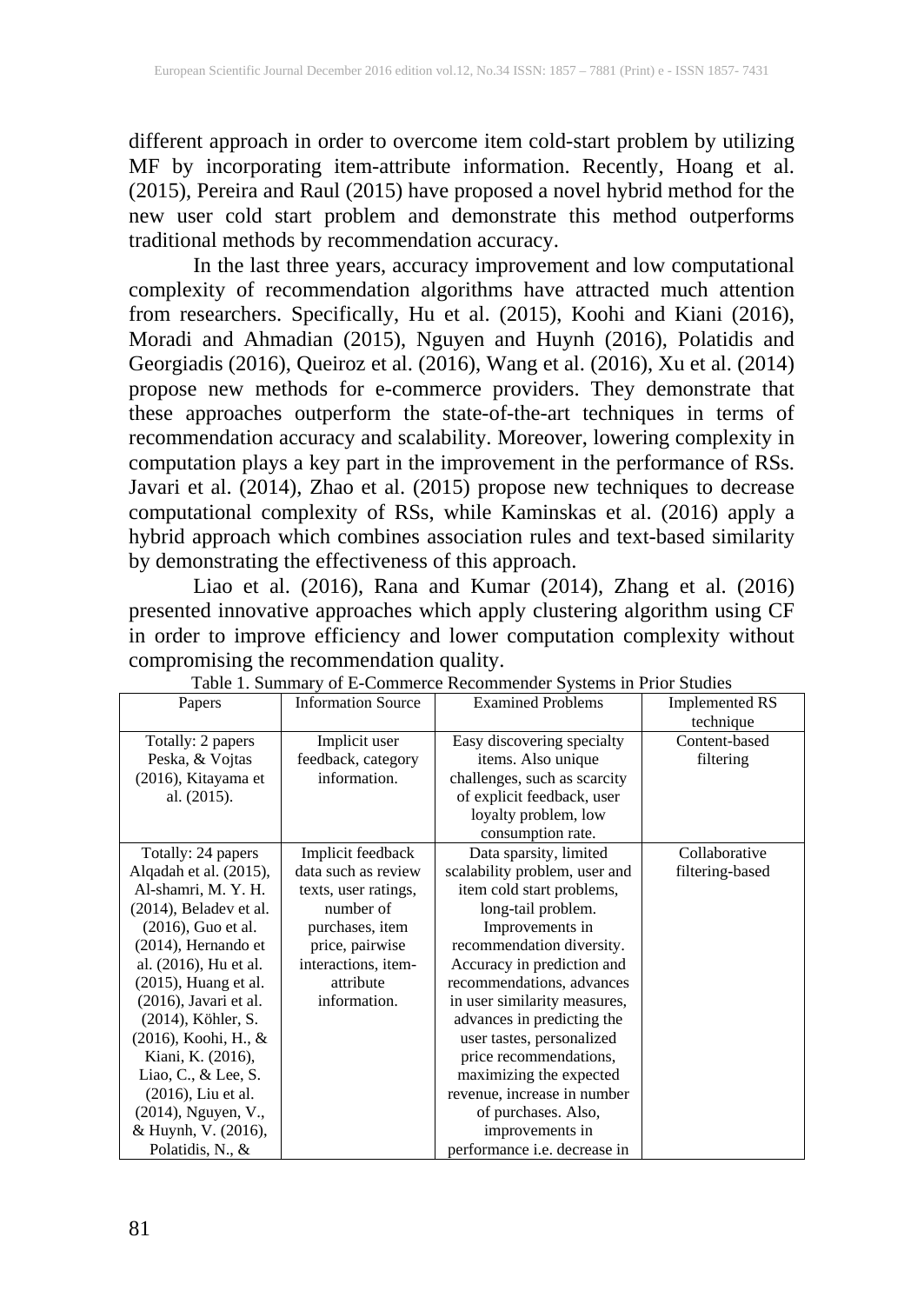| Georgiadis, C. K.       |                     | computational complexity,     |                      |
|-------------------------|---------------------|-------------------------------|----------------------|
| $(2016)$ , Valcarce     |                     | improvements in the           |                      |
| $(2016)$ , Wang et al.  |                     | technique efficiency,         |                      |
| (2016), Xu et al.       |                     | increase customer loyalty     |                      |
| $(2014)$ , Yera et al.  |                     |                               |                      |
| $(2015)$ , Yu et        |                     |                               |                      |
| al.(2015), Yu et al.    |                     |                               |                      |
| $(2016)$ , Zhang et al. |                     |                               |                      |
| (2016), Zhang, Z.,      |                     |                               |                      |
| Zheng, X., & Dajun,     |                     |                               |                      |
| D. (2016), Zhao et al.  |                     |                               |                      |
| (2015), Zhou et al.     |                     |                               |                      |
| (2016).                 |                     |                               |                      |
| Totally: 9 papers       | Demographic data,   | User cold start problem, user | Hybrid approaches    |
| Hoang, L. (2015), Hu    | rating data, items' | preferences, long-tail        |                      |
| et al. (2014), Hussein  | content (textual    | problem, style preferences,   |                      |
| et al. (2014), Javari   | data), purchase     | Accuracy problem, Low         |                      |
| $(2015)$ , Kaminskas,   | history, shoppers'  | computational complexity,     |                      |
| M., Bridge, D.,         | browsing history,   | Novelty problem, User         |                      |
| Foping, F., & Roche,    | review texts.       | acceptance.                   |                      |
| D. (2016), Luiz, A.,    |                     |                               |                      |
| Pereira, V., & Raul,    |                     |                               |                      |
| E. (2015), Nilashi,     |                     |                               |                      |
| M., Ibrahim, O., &      |                     |                               |                      |
| Ithnin, N. (2014),      |                     |                               |                      |
| Qiu, L., Gao, S.,       |                     |                               |                      |
| Cheng, W., & Guo, J.    |                     |                               |                      |
| (2016), Studies, I. J.  |                     |                               |                      |
| H., Parra, D., &        |                     |                               |                      |
| Brusilovsky, P.         |                     |                               |                      |
| (2015).                 |                     |                               |                      |
| Totally: 2 papers       | Demographic data,   | Increase in willingness to    | Social Network-based |
| Li, Y., Chou, C., $&$   | product             | purchase, user preferences,   |                      |
| Lin, L. (2015), Zhao,   | characteristics.    | item cold start problem.      |                      |
| W. X., Li, S., He, Y.,  |                     |                               |                      |
| & Chang, E.Y.           |                     |                               |                      |
| (2016).                 |                     |                               |                      |

For e-commerce domain, the recommendation techniques are summarized and presented in Table 1. From the summary of RSs, the following important findings can be extracted:

1) Results of survey analysis show that, the traditional RS techniques, such as CF and Hybrid play a dominant part in e-commerce RS. Research on CF based RSs are used more than other approaches; Moreover, researchers have been concentrated on to overcome the limitations based on CF algorithms, such as decreasing computational time, improving recommendation accuracy. As a result, CF covers the functions such as, accuracy, acceptance, selling more diverse items and improving existing users' loyalty. Although user cold start problem is still under research.

2) Several papers suggest novel algorithms to mitigate dimensionality problem. In order to generate recommendations, it is computationally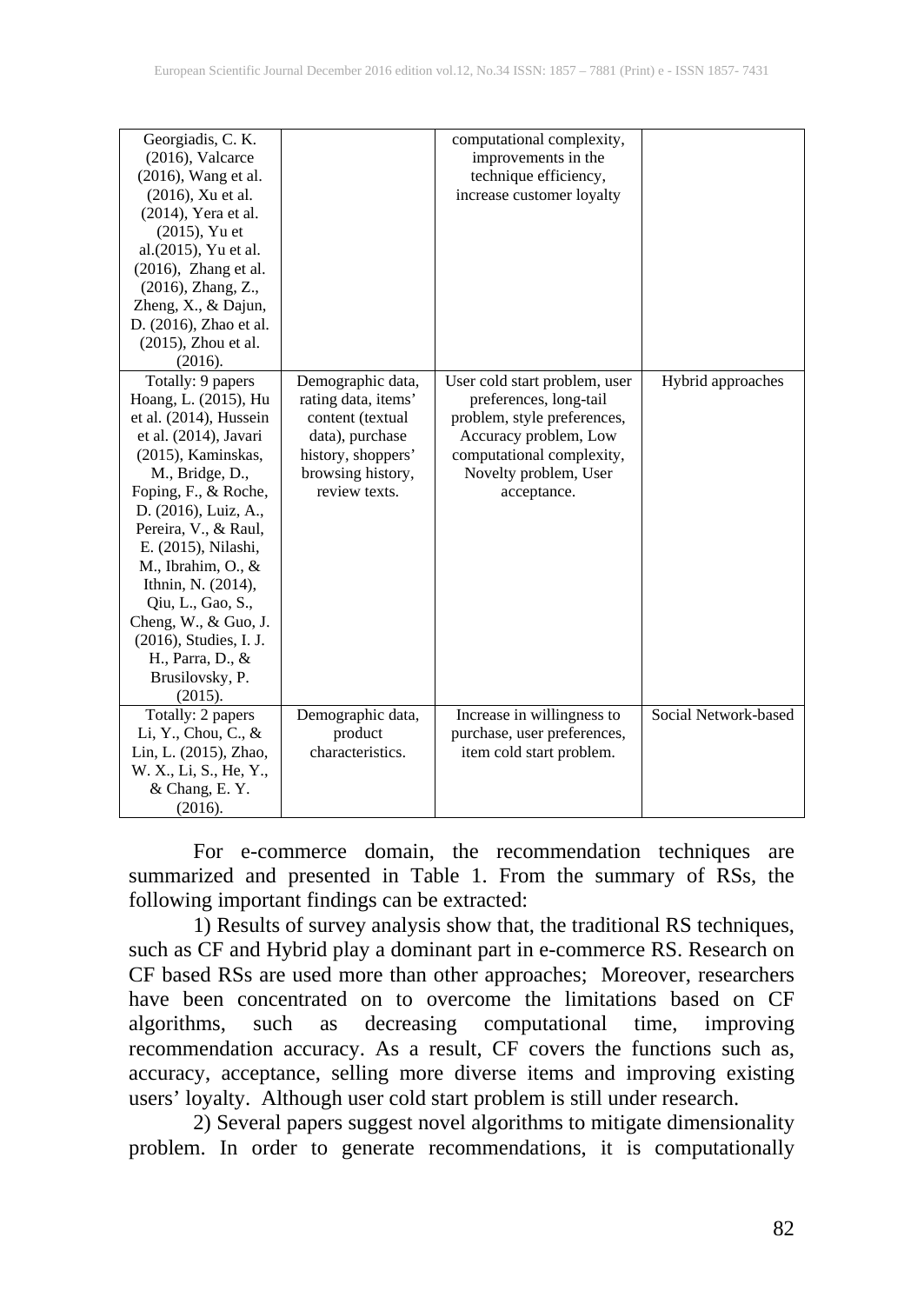inefficient to consider every item in a huge e-shop. Experimental results show that the efficiency of RS is improved without compromising the recommendation accuracy.

3) For the last three years, great effort has been devoted to the study of minimizing computational complexity to maximize RS efficiency using CF approach;

4) Based on the research, social-network RSs also played important role in recent approach developments. Increase in willingness to purchase, item cold start problem, accuracy in user preferences are main topics addressed by researchers using SN based technique;

5) The aim of the RS for service providers is to achieve more accuracy. So finding best similar users and achieving higher recommendation accuracy is a major challenge in RS. Based on the analysis, a fruitful research was done on improving similarity measure and clustering algorithms which are major disadvantages of existing traditional techniques. In order to overcome these shortages innovative methods were introduced. Compared to traditional clustering algorithms, new clustering algorithms can provide much accurate predictions with low computational cost.

Although productive research has been done on creating new recommendation methods, there are still major drawbacks to be considered:

1) Although there are a few studies concentrated on user and item cold start problem, further study of this issue using advanced methods is still required. One possible way is to use social media information when a user has only limited historical behavior. Little is known about how the social media information may help to overcome cold start problem. Besides, more detailed structural information on the users and items might shed light on mitigating cold start problem.

2) Data sparsity and limited scalability. Constructing a more effective non-linear mapping function to reduce the amount of data may help to overcome this limitation. (Zhao et al., 2015)

3) Diversity and serendipity of recommendations. It would be more interesting to study how the balance between diversity and prediction accuracy can improve the recommendation performance. Exploring other RS algorithms such as item popularity, social network could be a possible solution.

4) Recent research indicates the potential importance of examining the impact of the dynamic user behavior and ratings behavior of users. User preferences are dynamic and changes over time. Many existing models are unable to capture the latest changes in user preferences over time.

5) Social-media based RS and other RS techniques. Further investigation on more sophisticated approaches such as context-aware recommender systems, group recommendation systems should be conducted.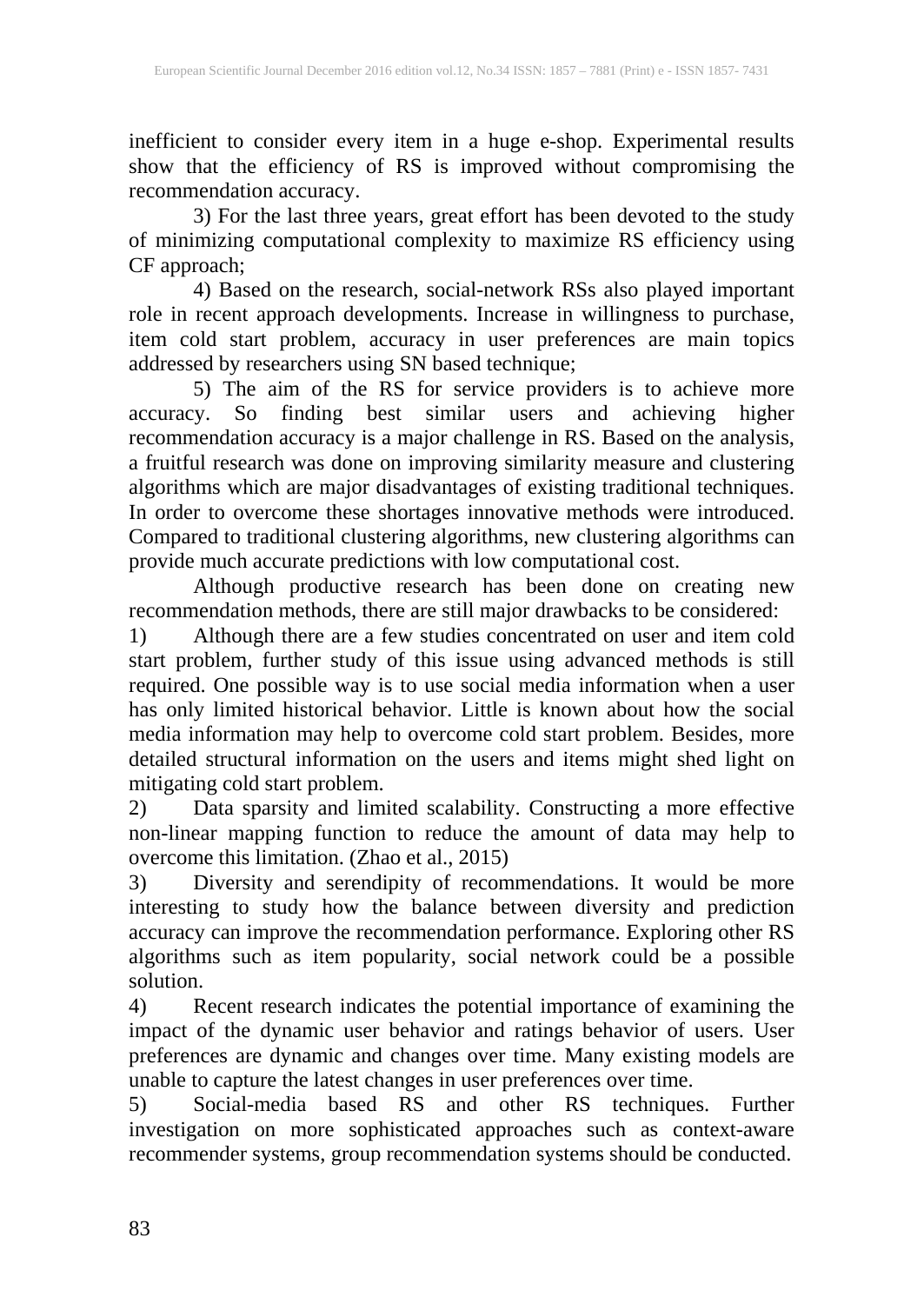6) Further research is necessary to better understand various factors that affect recommendation accuracy. For example, price. As price plays important factor in purchasing, little is known whether adjusting the pricing strategy for a RS will help to achieve an accurate performance.

### **Conclusion**

In order to provide directions for further research and studies, the paper reviewed more than 60 RS methods developed specifically for ecommerce domain to analyze the current developments and issues in ecommerce RS. As result, it is found that the traditional RS techniques, such as CF and Hybrid play a dominant part in e-commerce RS. Moreover, the observations show that researchers have been concentrating on to overcome the limitations based on CF algorithms, such as decreasing computational complexity, improving recommendation accuracy. Therefore, CF covers the functions such as, accuracy, acceptance, selling more diverse items and improving existing users' loyalty. Although productive research has been conducted on attempts to create personalized RS with high accuracy, there are still major drawbacks to be considered. Hence, our review concludes that continuing research on the RS appears fully justified because several issues remain to be addressed.

# **References:**

- 1. Liu, C., & Wu, X. (2016). Large-scale recommender system with<br>compact latent factor model, 64, 467–475. compact latent factor model, *64*, 467–475. doi:10.1016/j.eswa.2016.08.009
- 2. Adomavicius, G., & Tuzhilin, A. (2005). Toward the next generation of recommender systems: A survey of the state-of-the-art and possible extensions. *IEEE Transactions on Knowledge and Data Engineering*, *17*(6), 734–749. doi:10.1109/TKDE.2005.99
- 3. Schafer, J. Ben, Joseph Konstan, and John Riedl. "Recommender systems in e-commerce." *Proceedings of the 1st ACM conference on Electronic commerce*. ACM, 1999.
- 4. Peska, L., & Vojtas, P. (2016). Using Implicit Preference Relations to Improve Recommender Systems. *Journal on Data Semantics*. doi:10.1007/s13740-016-0061-8
- 5. Kitayama, D., Zaizen, M., Sumiya, K. (2015). An E-commerce Recommender System Using Measures of Specialty Shops, 369–383. doi:10.1007/978-94-017-9588-3
- 6. Alqadah, F., Reddy, C. K., Hu, J., & Alqadah, H. F. (2015). Biclustering neighborhood-based collaborative filtering method for top- n recommender systems. *Knowledge and Information Systems*, 475–491. doi:10.1007/s10115-014-0771-x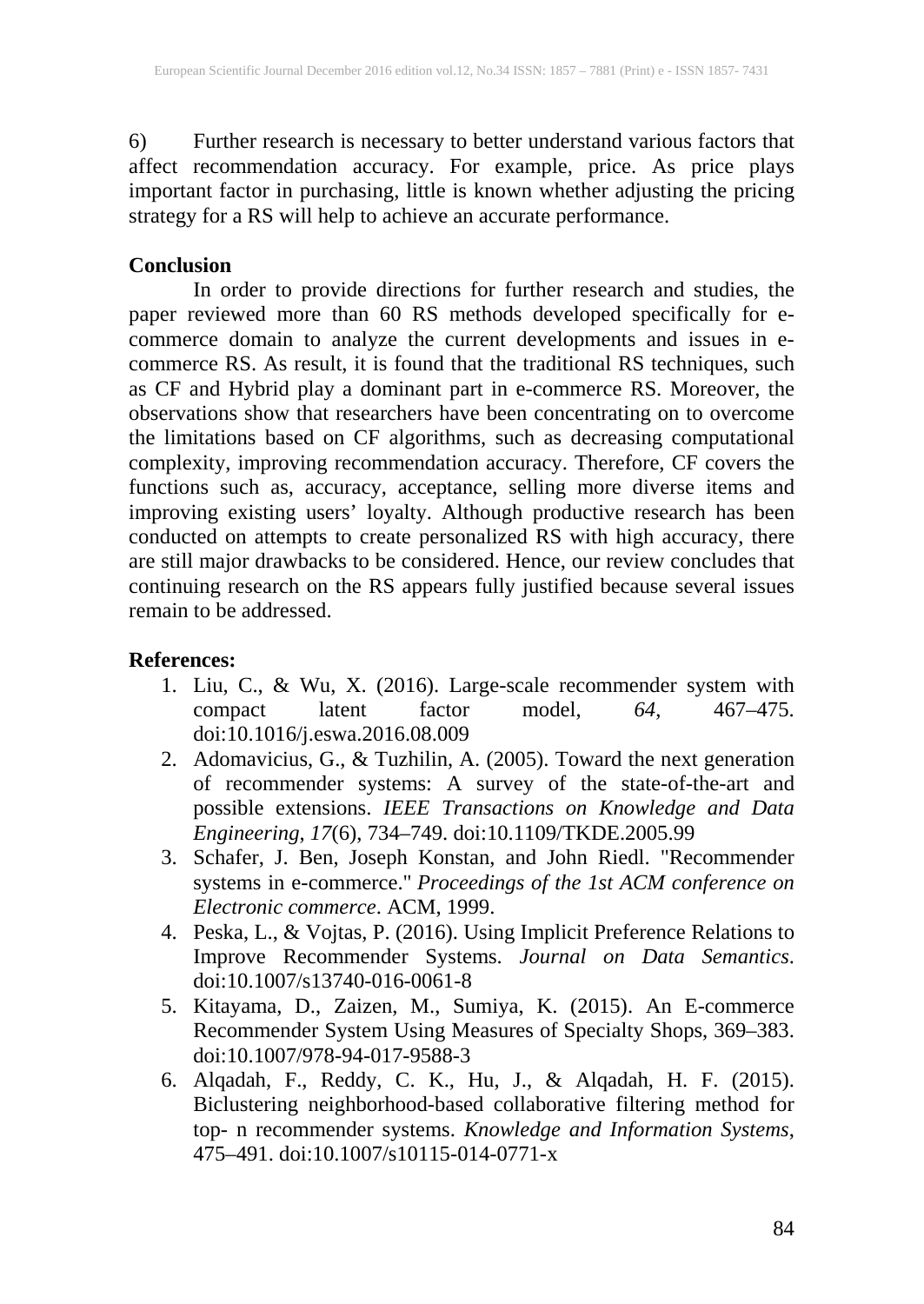- 7. Al-shamri, M. Y. H. (2014). Expert Systems with Applications Power coefficient as a similarity measure for memory-based collaborative recommender systems. *EXPERT SYSTEMS WITH APPLICATIONS*, *41*(13), 5680–5688. doi:10.1016/j.eswa.2014.03.025
- 8. Beladev, M., Rokach, L., & Shapira, B. (2016). Recommender systems for product bundling R. *Knowledge-Based Systems*, *111*, 193–206. doi:10.1016/j.knosys.2016.08.013
- 9. Guo, G., Zhang, J., & Thalmann, D. (2014). Knowledge-Based Systems Merging trust in collaborative filtering to alleviate data sparsity and cold start. *Knowledge-Based Systems*, *57*, 57–68. doi:10.1016/j.knosys.2013.12.007
- 10. Hernando, A., Bobadilla, J., & Ortega, F. (2016). Knowledge-Based Systems A non negative matrix factorization for collaborative filtering recommender systems based on a Bayesian probabilistic model, *97*, 188–202. doi:10.1016/j.knosys.2015.12.018
- 11. Hoang, L. (2016). Dealing with the new user cold-start problem in recommender systems : A comparative review. *Information Systems*, *58*, 87–104. doi:10.1016/j.is.2014.10.001
- 12. Hu, L., Lin, K., Mehedi, M., Alamri, A., & Alelaiwi, A. (2015). CFSF : On Cloud-Based Recommendation for Large-Scale Ecommerce, 380–390. doi:10.1007/s11036-014-0560-5
- 13. Huang, T. C., Chen, Y., & Chen, M. (2016). A novel recommendation model with Google similarity. *Decision Support Systems*, *89*, 17–27. doi:10.1016/j.dss.2016.06.005
- 14. Javari, A., Gharibshah, J., & Jalili, M. (2014). Recommender systems based on collaborative filtering and resource allocation. doi:10.1007/s13278-014-0234-0
- 15. Köhler, S. (2016). The impact of consumer preferences on the accuracy of collaborative filtering recommender systems. *Electronic Markets*. doi:10.1007/s12525-016-0232-3
- 16. Koohi, H., & Kiani, K. (2016). User based Collaborative Filtering<br>using tuzzy C-means. *Measurement*, 91, 134–139. using fuzzy C-means. *Measurement*, *91*, 134–139. doi:10.1016/j.measurement.2016.05.058
- 17. Liao, C., & Lee, S. (2016). Electronic Commerce Research and Applications A clustering based approach to improving the efficiency of collaborative filtering recommendation. *Electronic Commerce Research and Applications*, *18*, 1–9. doi:10.1016/j.elerap.2016.05.001
- 18. Liu, H., Hu, Z., Mian, A., Tian, H., & Zhu, X. (2014). Knowledge-Based Systems filtering q. *Knowledge-Based Systems*, *56*, 156–166. doi:10.1016/j.knosys.2013.11.006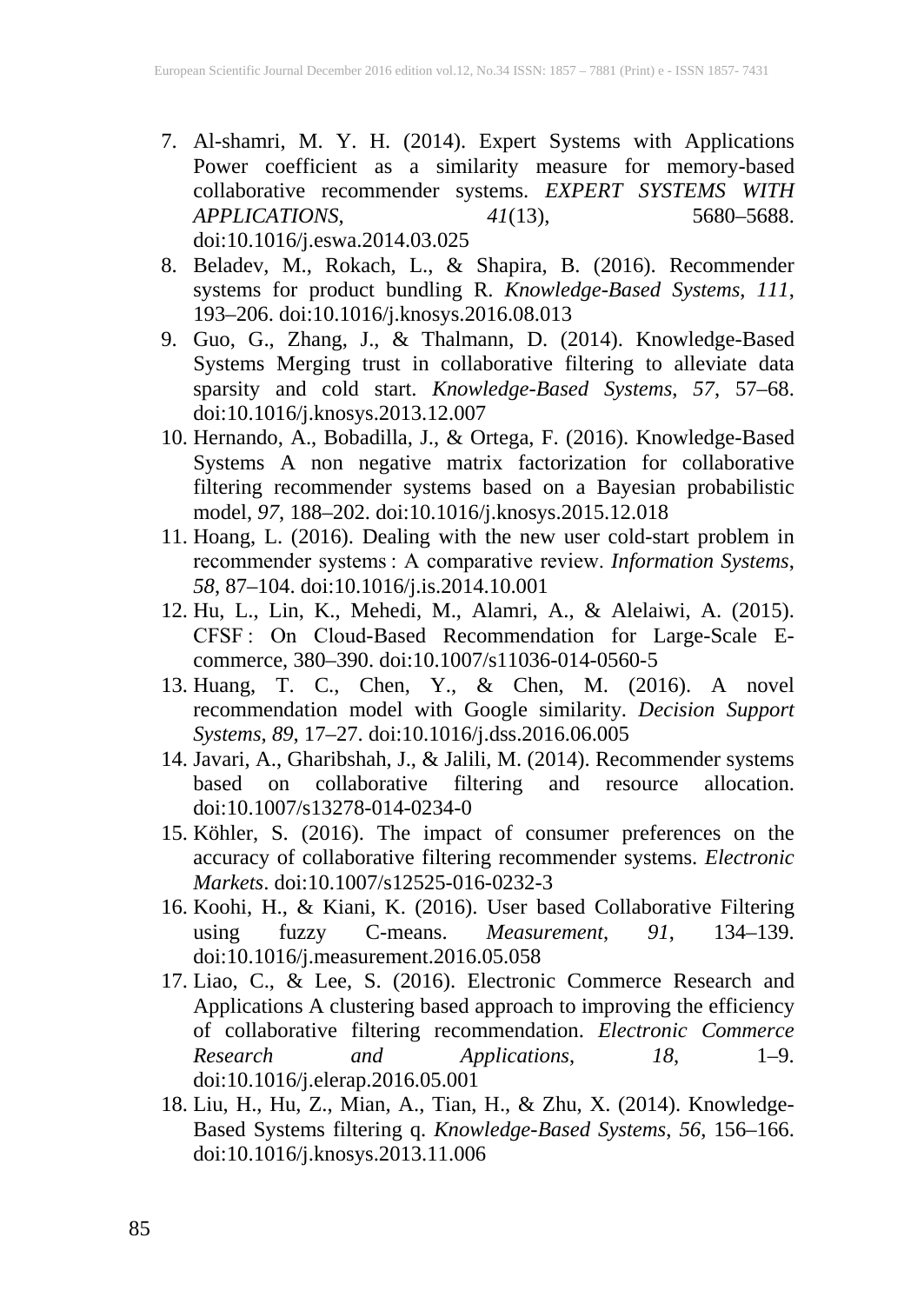- 19. Nguyen, V., & Huynh, V. (2016). International Journal of Approximate Reasoning Two-probabilities focused combination in recommender. *International Journal of Approximate Reasoning*, *80*, 225–238. doi:10.1016/j.ijar.2016.09.005
- 20. Polatidis, N., & Georgiadis, C. K. (2016). A multi-level collaborative filtering method that improves recommendations, *48*, 100–110. doi:10.1016/j.eswa.2015.11.023
- 21. Rana, C., & Kumar, S. (2014). An evolutionary clustering algorithm based on temporal features for dynamic recommender systems. *Swarm and Evolutionary Computation*, *14*, 21–30. doi:10.1016/j.swevo.2013.08.003
- 22. Ranjbar, M., Moradi, P., Azami, M., & Jalili, M. (2015). Engineering Applications of Arti fi cial Intelligence An imputation-based matrix factorization method for improving accuracy of collaborative fi ltering systems. *Engineering Applications of Artificial Intelligence*, *46*, 58–66. doi:10.1016/j.engappai.2015.08.010
- 23. Valcarce, D., Parapar, J., & Barreiro, Á. (2016). Knowle dge-Base d Systems Item-based relevance modelling of recommendations for getting rid of long tail products, *103*, 41–51. doi:10.1016/j.knosys.2016.03.021
- 24. Wang, N., Zhang, Q., Yang, L., & Chen, M. (2016). A Novel Ecommerce Recommendation Algorithm based on Neural Network and Collaborative Analysis, *138*(Isi), 99–104.
- 25. Xu, R., Wang, S., Zheng, X., & Chen, Y. (2014). The Journal of Systems and Software Distributed collaborative filtering with singular ratings for large scale recommendation. *The Journal of Systems & Software*, *95*, 231–241. doi:10.1016/j.jss.2014.04.045
- 26. Yera, R., Caballero, Y., & Martínez, L. (2015). Knowledge-Based Systems Correcting noisy ratings in collaborative recommender systems. *Knowledge-Based Systems*, *76*, 96–108. doi:10.1016/j.knosys.2014.12.011
- 27. Yu, D., Mu, Y., & Jin, Y. (2016). Rating prediction using review texts with underlying sentiments. *Information Processing Letters*, *117*, 10–18. doi:10.1016/j.ipl.2016.08.002
- 28. Yu, L., Liu, C., & Zhang, Z. (2015). Knowledge-Based Systems Multi-linear interactive matrix factorization, *85*, 307–315. doi:10.1016/j.knosys.2015.05.016
- 29. Yu, Y., Wang, C., Wang, H., & Gao, Y. (2016). Attributes coupling based matrix factorization for item recommendation. *Applied Intelligence*. doi:10.1007/s10489-016-0841-8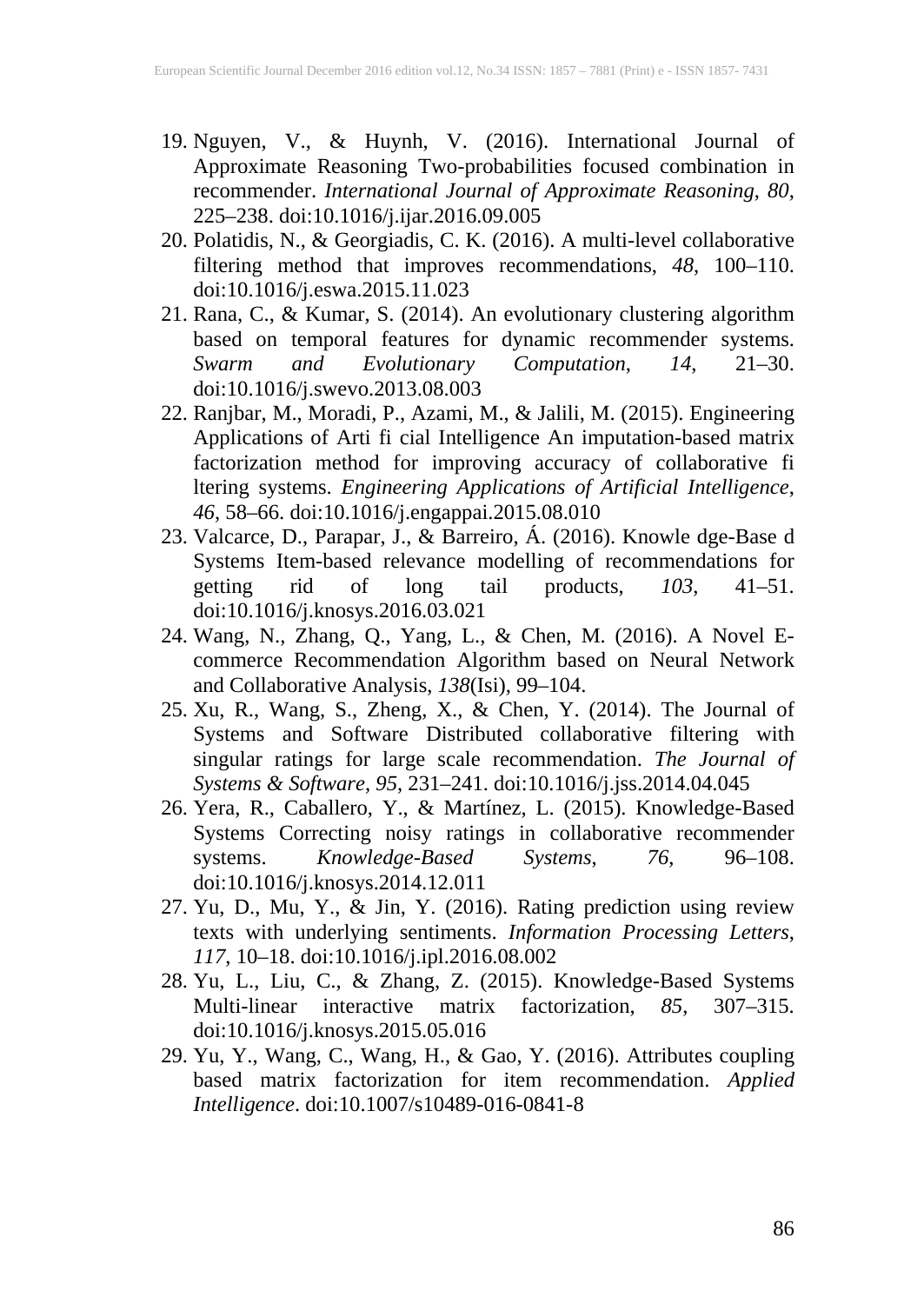- 30. Zhang, J., Lin, Y., Lin, M., & Liu, J. (2016). An effective collaborative filtering algorithm based on user preference clustering. *Applied Intelligence*, 230–240. doi:10.1007/s10489-015-0756-9
- 31. Zhang, Z., Zheng, X., & Dajun, D. (2016). Knowle dge-Base d Systems A framework for diversifying recommendation lists by user interest expansion, *105*, 83–95. doi:10.1016/j.knosys.2016.05.010
- 32. Zhao, Y.-S., Liu, Y.-P., & Zeng, Q.-A. (2015). A weight-based item recommendation approach for electronic commerce systems. *Electronic Commerce Research*. doi:10.1007/s10660-015-9188-1
- 33. Zhou, X., & Wu, S. (2016). Knowle dge-Base d Systems Rating LDA model for collaborative filtering. *Knowledge-Based Systems*, *110*, 135–143. doi:10.1016/j.knosys.2016.07.020
- 34. Hoang, L. (2015). Engineering Applications of Arti fi cial Intelligence HU-FCF þ þ : A novel hybrid method for the new user cold-start problem in recommender systems. *Engineering of Artificial Intelligence*, 41, doi:10.1016/j.engappai.2015.02.003
- 35. Hu, D. J., Hall, R., & Attenberg, J. (2014). Style in the long tail: Discovering unique interests with latent variable models in large scale social e-commerce. *Sigkdd*, 1640–1649. doi:10.1145/2623330.2623338
- 36. Hussein, T., Linder, T., & Gaulke, W. (2014). Hybreed : A software framework for developing context-aware hybrid recommender systems, 121–174. doi:10.1007/s11257-012-9134-z
- 37. Javari, A., & Jalili, M. (2015). A probabilistic model to resolve diversity – accuracy. *Knowledge and Information Systems*, 609–627. doi:10.1007/s10115-014-0779-2
- 38. Kaminskas, M., Bridge, D., Foping, F., & Roche, D. (2016). Product-Seeded and Basket-Seeded Recommendations for Small-Scale Retailers. *Journal on Data Semantics*. doi:10.1007/s13740-016-0058- 3
- 39. Luiz, A., Pereira, V., & Raul, E. (2015). Knowledge-Based Systems Simultaneous co-clustering and learning to address the cold start problem in recommender systems. *Knowledge-Based Systems*, *82*, 11–19. doi:10.1016/j.knosys.2015.02.016
- 40. Nilashi, M., Ibrahim, O., & Ithnin, N. (2014). Expert Systems with Applications Hybrid recommendation approaches for multi-criteria collaborative filtering. *EXPERT SYSTEMS WITH APPLICATIONS*, *41*(8), 3879–3900. doi:10.1016/j.eswa.2013.12.023
- 41. Qiu, L., Gao, S., Cheng, W., & Guo, J. (2016). Knowle dge-Base d Systems Aspect-based latent factor model by integrating ratings and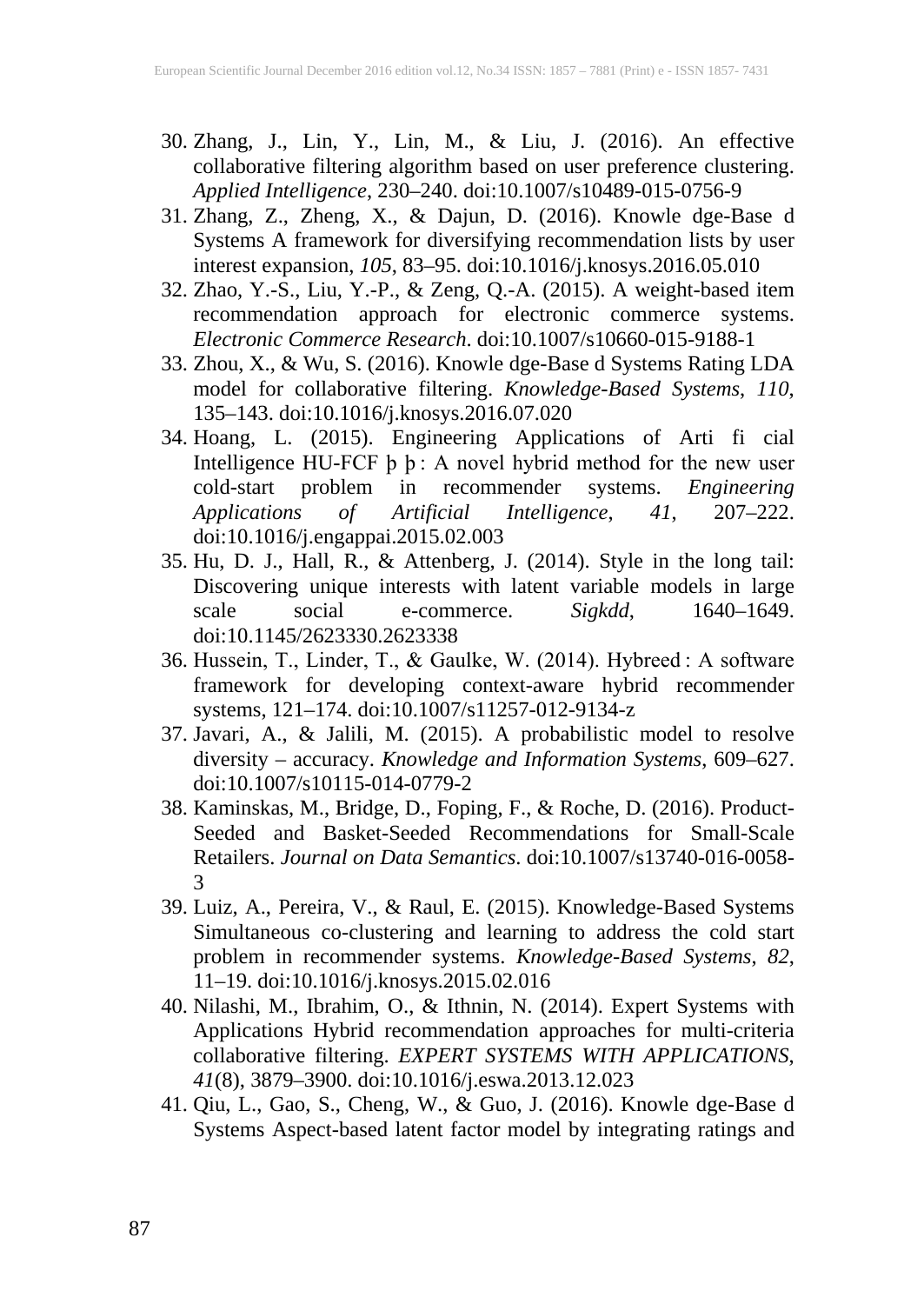reviews for recommender system. *Knowledge-Based Systems*, *110*, 233–243. doi:10.1016/j.knosys.2016.07.033

- 42. Studies, I. J. H., Parra, D., & Brusilovsky, P. (2015). Usercontrollable personalization : A case study with SetFusion \$. *Journal of*
- 43. *man Computer Studies*, *78*, 43–67. doi:10.1016/j.ijhcs.2015.01.007
- 44. Li, Y., Chou, C., & Lin, L. (2015). A social recommender mechanism for location-based group commerce. *Information Sciences*, *274*(2014), 125–142. doi:10.1016/j.ins.2014.02.079
- 45. Zhao, W. X., Li, S., He, Y., & Chang, E. Y. (2016). Connecting Social Media to E-Commerce : Cold-Start Product Recommendation Using Microblogging Information, *28*(5), 1147–1159.
- 46. Moradi, P., & Ahmadian, S. (2015). Expert Systems with Applications A reliability-based recommendation method to improve trust-aware recommender systems. *Expert Systems With Applications*, *42*(21), 7386–7398. doi:10.1016/j.eswa.2015.05.027
- 47. Queiroz, E., Camilo-junior, C. G., Pascoal, L. M. L., & Rosa, T. C. (2016). An evolutionary approach for combining results of recommender systems techniques based on collaborative filtering. *Expert Systems With Applications*, *53*, 204–218. doi:10.1016/j.eswa.2015.12.050
- 48. Li, S. S., & Karahanna, E. (n.d.). Journal of the Association for Information Systems Online Recommendation Systems in a B2C E-Commerce Context : A Review and Future Directions Online Recommendation Systems in a B2C E-commerce Context : A Review and Future Directions, *16*(2), 72–107.
- 49. Lu, J., Wu, D., Mao, M., Wang, W., & Zhang, G. (2015). Recommender system application developments : A survey. *Decision Support Systems*, *74*, 12–32. doi:10.1016/j.dss.2015.03.008
- 50. Ricci F., Rokach L., Shapira B., Kantor R.B. (2011) *Recommender Systems Handbook* Springer New York Dordrecht Heidelberg London ISBN 978-0-387-85819-7
- 51. Chen, S., Owusu, S., & Zhou, L. (2013). Social Network Based Recommendation Systems : A Short Survey. doi:10.1109/SocialCom.2013.134
- 52. B, H. Z., & Li, J. (2014). Mining Intelligence and Knowledge Exploration, *8891*, 504–514. doi:10.1007/978-3-319-13817-6
- 53. Viriato de Melo, E., Nogueira, E. A., & Guliato, D. (2015). Content-Based Filtering Enhanced by Human Visual Attention Applied to Clothing Recommendation. *2015 IEEE 27th International Conference on Tools with Artificial Intelligence (ICTAI)*, 644–651. doi:10.1109/ICTAI.2015.98